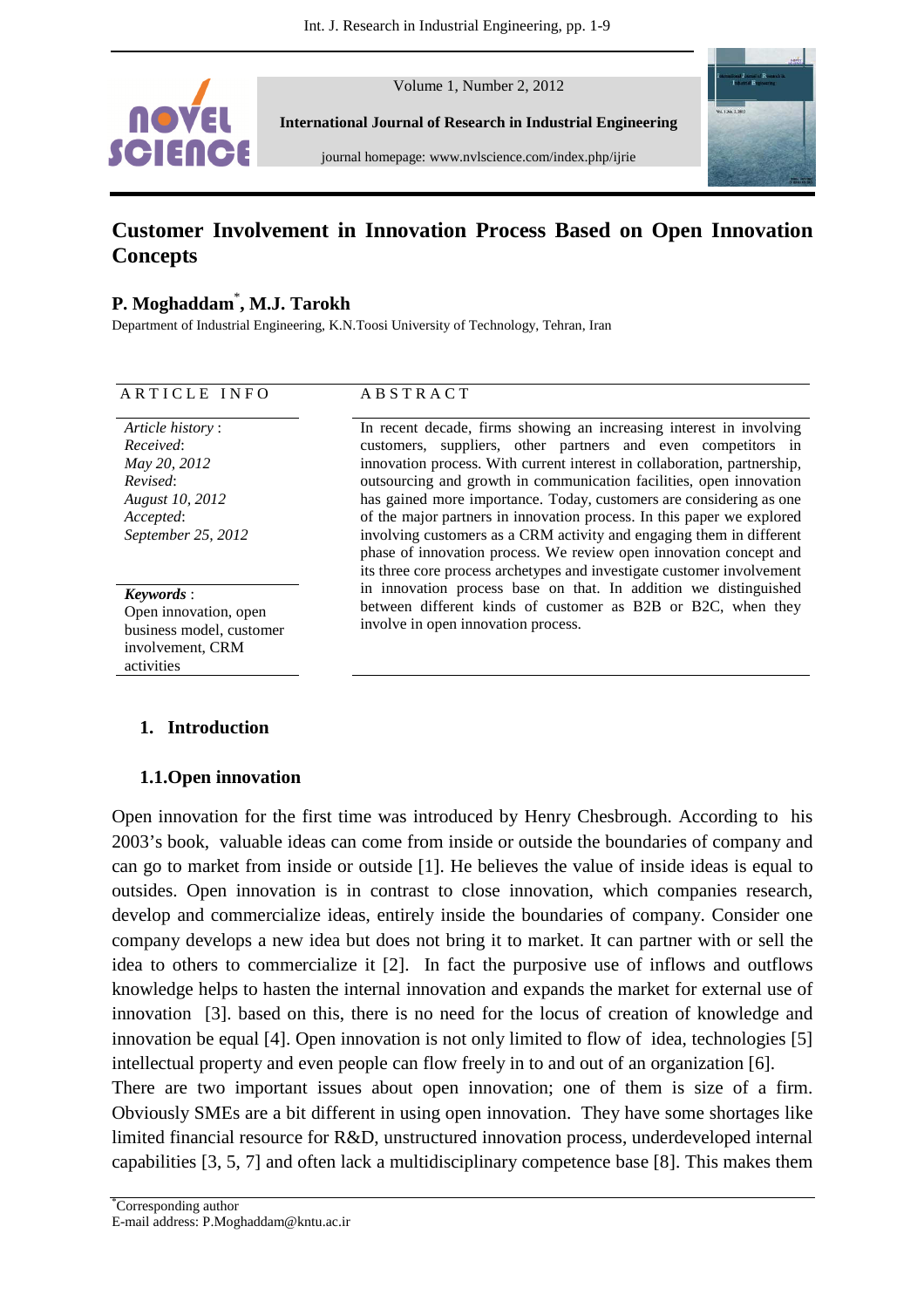#### 2 *P. Moghaddam and M.J. Tarokh*

using open innovation in different ways, to gain more success and compensate their deficiencies. But large companies don't have these problems generally, large companies are interested in applying open innovation in R&D more and SMEs are interested in applying it in commercialization [7]. Another is industry. This issue can investigate from two directions. One of them is type of industry towards manufacturing opposed to service companies and type of activity of that industry. There is no significant difference in manufacturing and service companies, in ways of benefiting open innovation; just in outsourcing R&D and outlicensing of IP, manufacturing companies may acting actively [5, 9]. In other hands, using open innovation in some industries like nuclear reactor industry is questionable [10]. In contrast industries like motion picture industries greatly benefit from open innovation. Industries like computers, telecommunications, Pharmaceuticals and automotives have good potential to applying open innovation.

Already having a big internal R&D and strongly protected IP was a competitive advantage, that so many companies took profit from that. Because with strong protected IP and being first to market, there was a great chance to win .But these days there are some reasons that business models based on that way of thinking do not work for many industries any more. Reasons like increasing availability and mobility of knowledge workers, widely dispersed knowledge across multiple public and private organizations, the broadening scope of possible external suppliers in the present age, venture capital markets, flourishing of the internet, increasing knowledge of customers and suppliers and decreasing time to market for new products and services [1, 7, 9, 10].

Open innovation can help firms accessing customer and suppliers expertise outside the organization [11]. Something that companies should be aware of is that they never can claim that they have all of the ideas, technologies, knowledge and even brightest people. Companies should act with tact and take most advantage of external sources.

Open innovation now includes customer input, crowd-sourcing, open-source projects, jointdevelopment projects, asking external insight, etc [12].

According to those descriptions, open innovation is an umbrella that encompasses and integrate wide range of already existing activities [13].

There are three core open innovation processes: inside out or outbound, outside in or inbound and coupled process. Some scholars use technology exploration term as inbound open innovation and technology exploitation term as outbound open innovation e.g. [7, 9].

#### **1.2.Outbound open innovation**

Outbound open innovation refers to using internal knowledge externally [1]. in other words outbound open innovation means using purposive outflows of knowledge to expand the markets for external use of innovation [14].maybe there are many technologies or ideas in the companies ,which they don't want to commercialize them, it's better not to put them on shelf. There are reasons which some companies have ideas which, do not interested in taking them into market by their own, other companies may have interest in commercialize them. Different companies have different markets, assets, resource and other things which makes them not same looking at opportunities [2]. That makes some companies to outbound their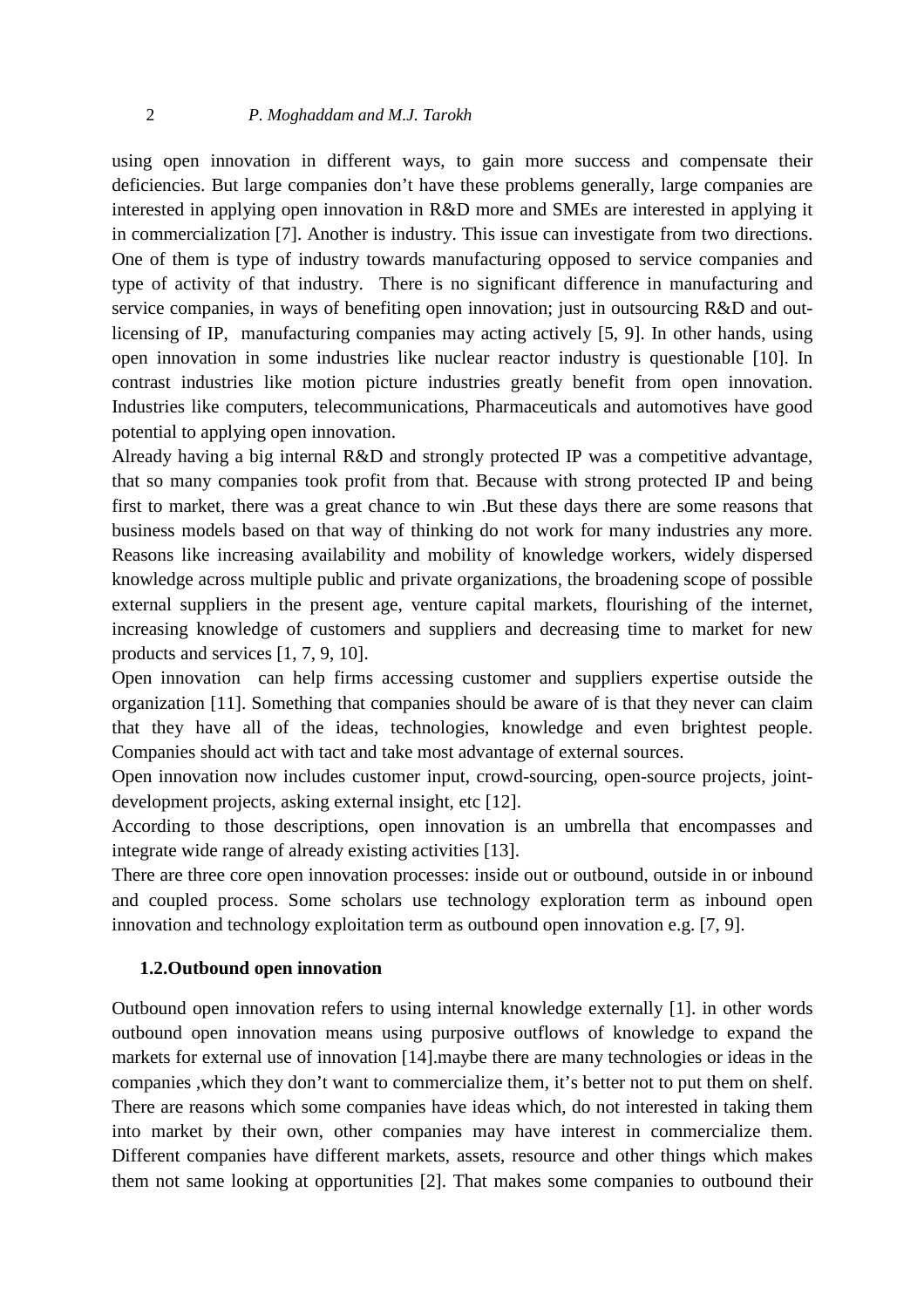ideas to make more profit from them. For example companies can out-license their IP to earn more value from it [15]. Van de Vrande et al. identified three activities related to outbound open innovation: venturing, outward licensing of intellectual property, and involving non-R&D workers in innovation initiatives [9].

# **1.3.Inbound open innovation**

Inbound open innovation means using external knowledge internally [1]. Never all the most qualified people work for us. There are so many ideas, technologies and even people out that we can use them to speed our innovation process. The boundaries of organization should be open to take them in, and use them internally. In these days there is no need for firms to generate ideas only by their own and develop, build, market, distribute, service and support by their selves. Inflow and even outflow knowledge have many potential benefits for companies.

 Empirical studies shows that firms are interested in using inbound open innovation more than outbound open innovation [3, 16]. Growth and revenue as basic entrepreneurial values [3] , and even increasing customer satisfaction and acquisition of new knowledge [17] are the reasons that firms show interest in using inbound open innovation. The external knowledge can be achieved from customers, suppliers, competitors, consultants, universities, public research organizations.etc [18-21] According to [9] they identified five practices for inbound open innovation: customer involvement, external networking, external participation, outsourcing R&D and inbound licensing of IP.

According to [22] they proposed four inbound open innovation activities as follows: technology scouting, vertical technology collaboration, horizontal technology collaboration and technology sourcing.

One aspect of vertical technology collaboration is collaborative relationship with customers. Collaboration with present customers, potential and end users have an important impact on improving internal innovation process [14, 15, 22-24].

# **1.4.Coupled open innovation**

This refers to coupling the outbound and inbound processes by working in alliance with partners in which give and take knowledge is crucial for make good partnership. In other words in this case companies try to co-operate with each other. Capacity existence to integrate foreign knowledge into companies own knowledge and externalize it to learning of partner, is very important precondition to co-operation and coupled open innovation [4].

# **2. Customer relationship management as an inevitable fact**

CRM refers to activities which firms do to understand demands and preferences of customers and improving their satisfaction[25].

In an era of flourishing new technologies and shortened product life cycle and unpredictable markets, companies should be aware and try to improve their innovation capability to satisfy market demands and customer satisfaction, to preserve a long term competitive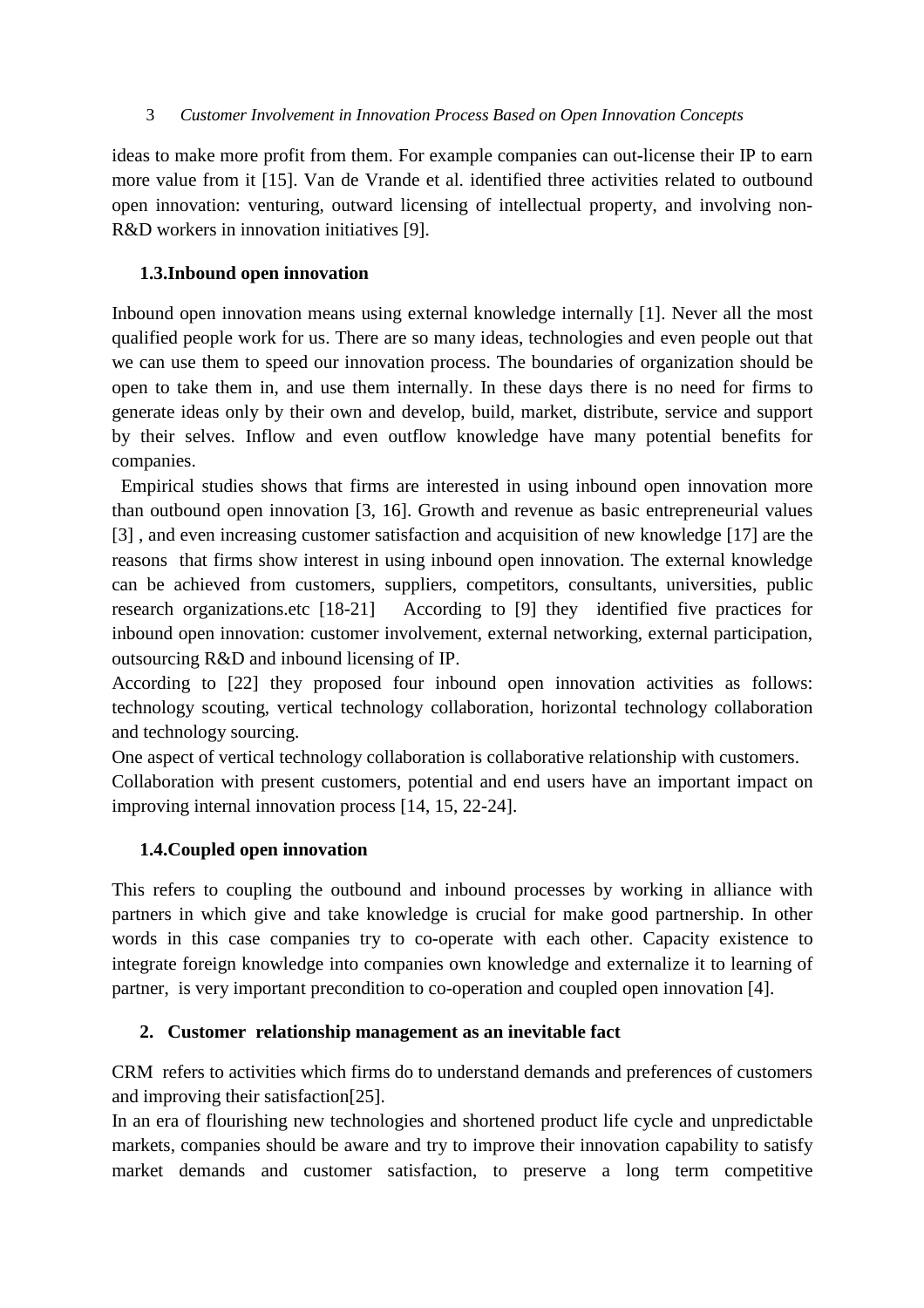advantage.[26, 27]. Researchers classify various CRM mechanisms into internal and external programs. The former refers to organization structure, culture, and knowledge management. And latter involve interaction with customers [26]. In CRM dealing with open innovation external programs are more considered. These days customers are not passive adopters of innovation [23]. Nowadays, with rise of the internet, the customer engagement, is not considered just as the voice of the customer as an input to create and test the products, the customer consider as a partner in the innovation process [28].

 In comparison with last decades, these days, customers have more knowledge and ideas and their knowledge is increasing steadily.

## **3. Open innovation and CRM**

most important CRM activities include[26]:

- *Information sharing*. It refers to interactive activities which customers and manufacturing companies can share. They can also exchange needful and exclusive information [29, 30]
- *Technology***-***based CRM. .*it involves manufacturing companies using computer technologies to make CRM activities easier and bring forward technology assistance to customers.[31]
- *Long-term-partnership*. It is a business based relationship between firms which both parts have commitment to each other [32].
- *Joint problem solving*. It refers to collaboration between customers and manufacturing companies in order to solving problems, and when encountering unexpected situations, sharing responsibilities.[29]
- *Customer involvement*: it is related to participation in developing new products, to do this, technical meeting, supply chain and market evaluation conference are common methods. [31]

Open innovation has potential to apply these CRM activities in to innovation process.

Information sharing can be very useful CRM activity which organizations can profit from in innovation process. It considered as an inbound open innovation, because there are knowledge flowing to companies from outside the boundaries of them. One of the eventual goals of most of the organizations is customer satisfaction. Who better than customers can prepare useful information for companies? But identification of customers that can give companies most useful information would be an issue.

Companies and their customers can have long term partnership. We can refer it to cooperation and coupled open innovation process. Because co-operation refers to joint development of knowledge with partners [4, 33], that customers can be one of them. And cooperation is usually characterized by a deep interaction between parties over a longer period of time[4].customers as partners are good choice to be as long term partner.

Companies can also use customers to solving problems. It would be relate to coupled open innovation; because working in alliances with customers to solving problems, can leads to new product innovation or improving old products.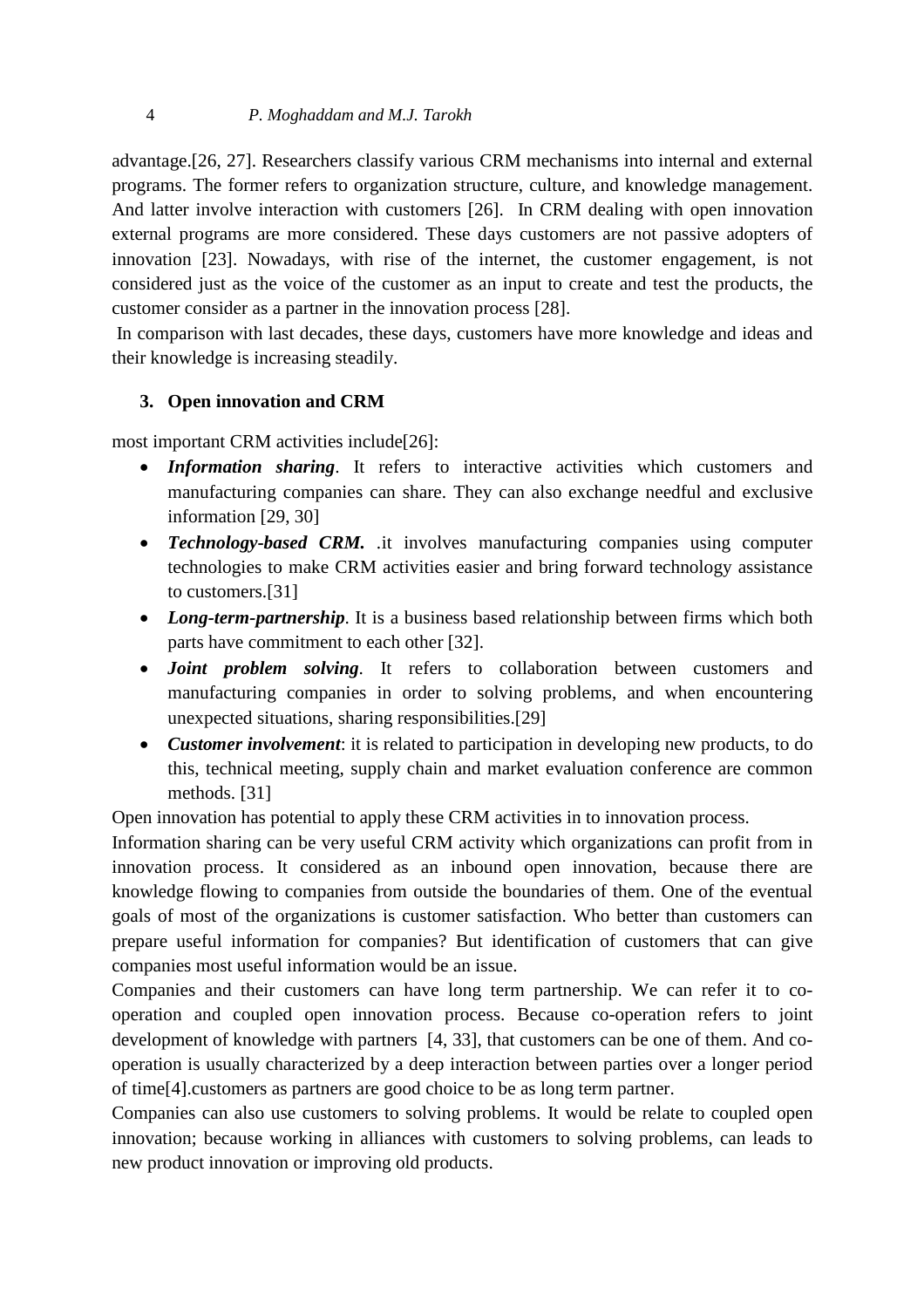Customers even can involve in innovation process to develop new products. Knowledge and ideas of customers can enter to companies to make innovation, as inbound open innovation.

## **4. Customer involvement in innovation process**

Rising of communication technologies leads closer ties with customers. It enables direct interaction possibilities among individual customers [34]. These days, Customers certainly, have much easier ways to communicate with companies to give their comments, ideas, feedbacks, etc.

Evidence from industry like Procter and Gamble and Cisco shows there are more interest to apply open innovation in R&D, despite R&D can get more benefit from open innovation, but high capacity of commercialization to utilize open innovation cannot be ignored. This is more marked in small organizations which have lower power in accessing to marketing channels and introducing themselves to innovation markets. According to [9]'s findings customer involvement in open innovation process as technology exploration or inbound open innovation is mostly applicable by SMEs both in manufacturing and service companies. It seems there would not be a huge difference in large companies. There should be many reasons for companies to involve customers in innovation process, like market-related motives as most important reason and motives related to costs, focus, control and capacity [9].

Customer involvement leads most to incremental innovation versus radical innovation [35, 36]. But according to [22] which investigated in high-tech SMEs customer involvement in open innovation leads to radical innovation more than incremental. This means customer involvement as a vertical collaboration impacts both on incremental and radical innovation.

Companies can involve customers in different stages of innovation; like idea-generation, idea-developing or commercialization. For B2B customers, they can contribute in open innovation by participating in conferences, "insight sessions", and product ideation contests [37]. Company website and online forums are very common in B2C communications to reach new ideas.

# **4.1.Idea-generation phase**

Perhaps, good innovative products and services are result of good ideas. First step in innovation process is idea generation. This idea can come from academics, employees, customers and other sources. There would be so many ideas outside companies that lead promising products or services. One of the very important external sources of new ideas is customers. Because in order to be successful in offering innovative product, companies should consider about customer needs, preference, and their insights.

In addition, different customers have different insights. There are varieties of people with very different perspectives outside the companies. Involving diversity of minds to generating ideas is crucial to ensuring access to many new ideas because groups of individuals with similar perspectives and backgrounds will tend to produce similar ideas [12]. That's why companies should involve different people in idea generation. One example of applying open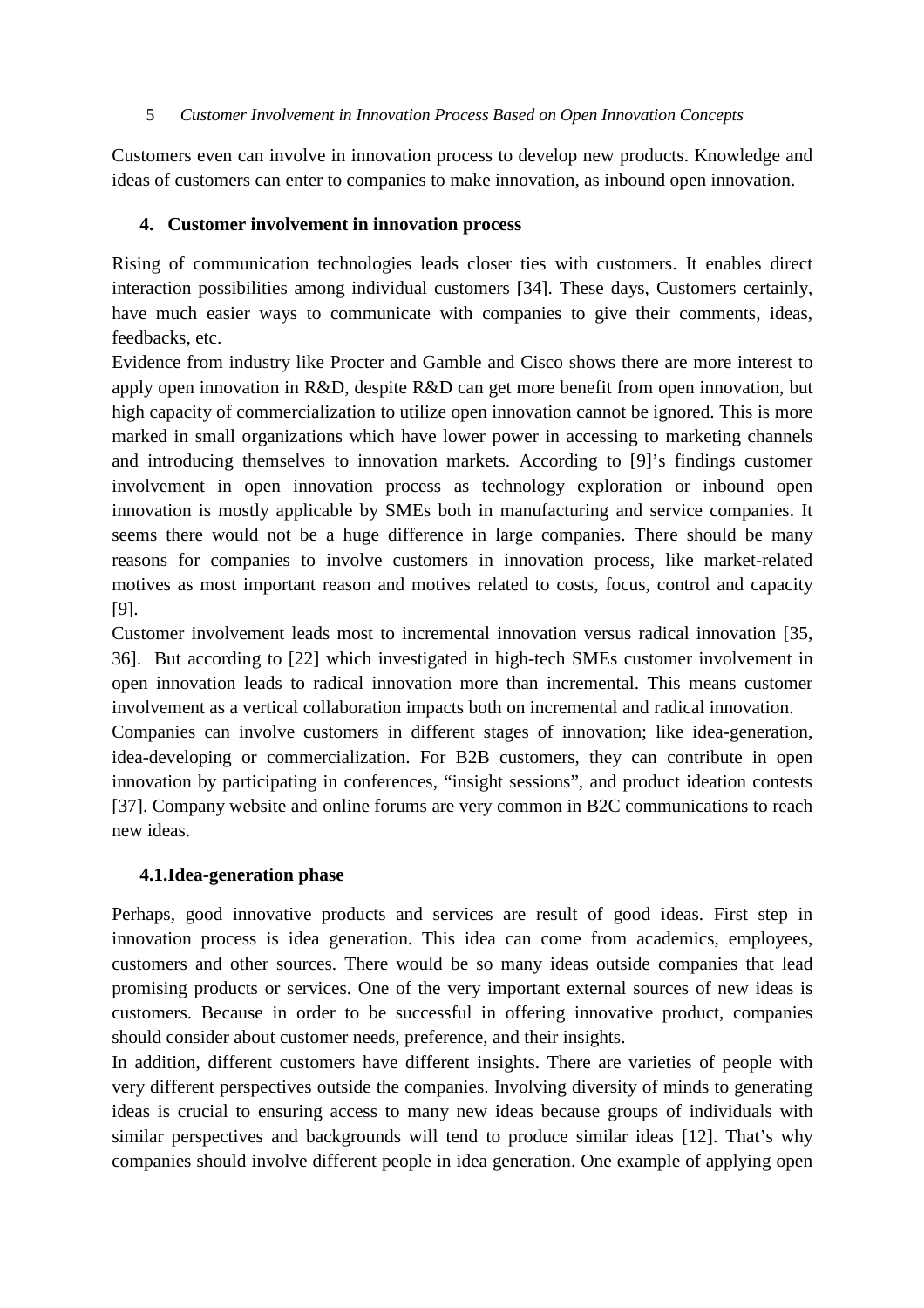#### 6 *P. Moghaddam and M.J. Tarokh*

innovation for idea-generation with customers occurred when TESCO which is an international grocery retailer set up an open innovation jam. The project name was TJAM and invited interested customers to participate in generating ideas about creating applications to improving internet shopping. The winner idea was a device called T-scanner that a customer can have it on their key ring. The imagined idea contains a bar code scanner that collects bar codes of purchases to build up a 'favorites' list of products for customers. Then before future online shopping trips the customer would insert the scanner into a USB slot on their computer and upload all their product ideas to a personalized Tesco grocery list [38].

## **4.2.Idea-development phase**

Customers even can take part in developing ideas. In this phase most important part of the business model will elaborate [12]. In fact companies consider about proportion of ideas with customer needs and whether these ideas are valuable to customers or not, that's why customer opinion and suggestions are very important here.

Companies even can gain market-ready ideas from customers (especially from B2B customers). Acquisition occurs most with B2B customers. Customers' advantage in comparison with others is that companies recognize them more and have experience working with them.

## **4.3.Commercialization phase**

It may seem that open innovation is applicable only in idea generation and development. But inbound open innovation has good potential in applying in commercialization. One of the important aspects of applying open innovation in commercialization phase is that it can reduce the commercialization time. Like what is happening in mobile industry, that companies want customer and non-customers to write Apps for their device, to speed up commercialization [12]. Companies even can use coupled open innovation as partnership with customers to commercialization. Figure 1 shows that how companies can benefit from open innovation in innovation process.

## **5. Conclusions**

Clearly, customer involvement in open innovation process has so many advantages for organizations. Something that is not very clear is cost of this involving for companies. In general cost of open innovation for organizations is not a very clear subject. Also selecting and motivating most fitting customers to involving in open innovation process would be another issue, which should be considered and needs more depth explore. Perhaps, applying open innovation in former business model based on closed thinking would not be very efficient. That is why business model in open innovation is very important. Employees and especially top managers should believe the power of outsides which customers are one of them. If top managers don't believe this new business model, Involving customers is just waste of cost and time for organization.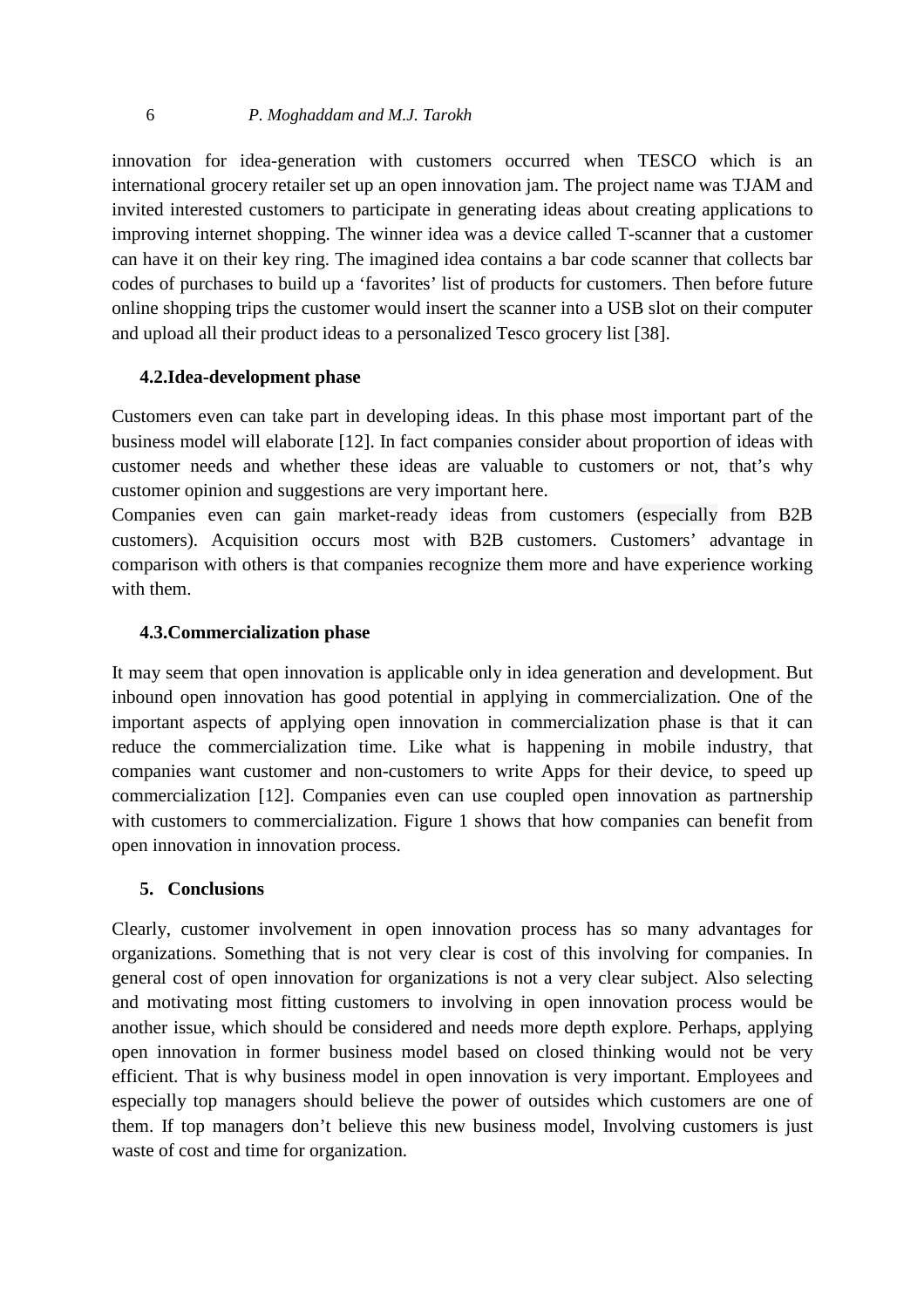As mentioned, customers are not considered just as participant in generating ideas, in all parts of innovation process from generating idea to commercializing, customers can have prominent presence and different kinds of customers can take part in different stages in innovation process.



- Internal ideas Ħ
- B2C ideas

回 B2B ideas

Figure 1.customer involvement in innovation process, based on open innovation funnel

## **References**

- [1] Chesbrough, H.W. (2003a), *open innovation:the new imperative for creating and profiting from technology*: Harvard Business School Press,Boston.
- [2] Chesbrough, H.W. (2007a), Why Companies Should Have Open Business Models, *MIT Sloan Management Review,* Vol. 48, pp. 22-28.
- [3] Chesbrough, H. and Crowther, A.K. (2006), Beyond high tech: early adopters of open innovation in other industries, *R&D Management,* Vol. 36, pp. 229-236.
- [4] Gassmann, O. and Enkel, E. (2004), Towards a theory of open innovation:Three Core Process Archetypes, presented at the R&D Management Conference,Lisbon.
- [5] Lichtenthaler, U. (2008), Open Innovation in Practice: An Analysis of Strategic Approaches to Technology Transactions, presented at the IEEE TRANSACTIONS ON ENGINEERING MANAGEMENT.
- [6] Chesbrough, H.W. and Garman, A.R. (2009), How open innovation can help you cope in lean times, *Harv. Bus. Rev.,* Vol. 87, No. 128, pp. 68-76.
- [7] Lee, S., Park, G., Yoon, B. and Park, J. (2010), Open innovation in SMEs—An intermediated network model, *Research Policy,* Vol. 39, pp. 290-300.
- [8] Bianchi, M., Campodall'Orto, S., Frattini, F. and Vercesi, P. (2010), Enabling open innovation in small- and medium-sized enterprises: how to find alternative applications for your technologies, *R&D Management,* Vol. 40, pp. 414-431.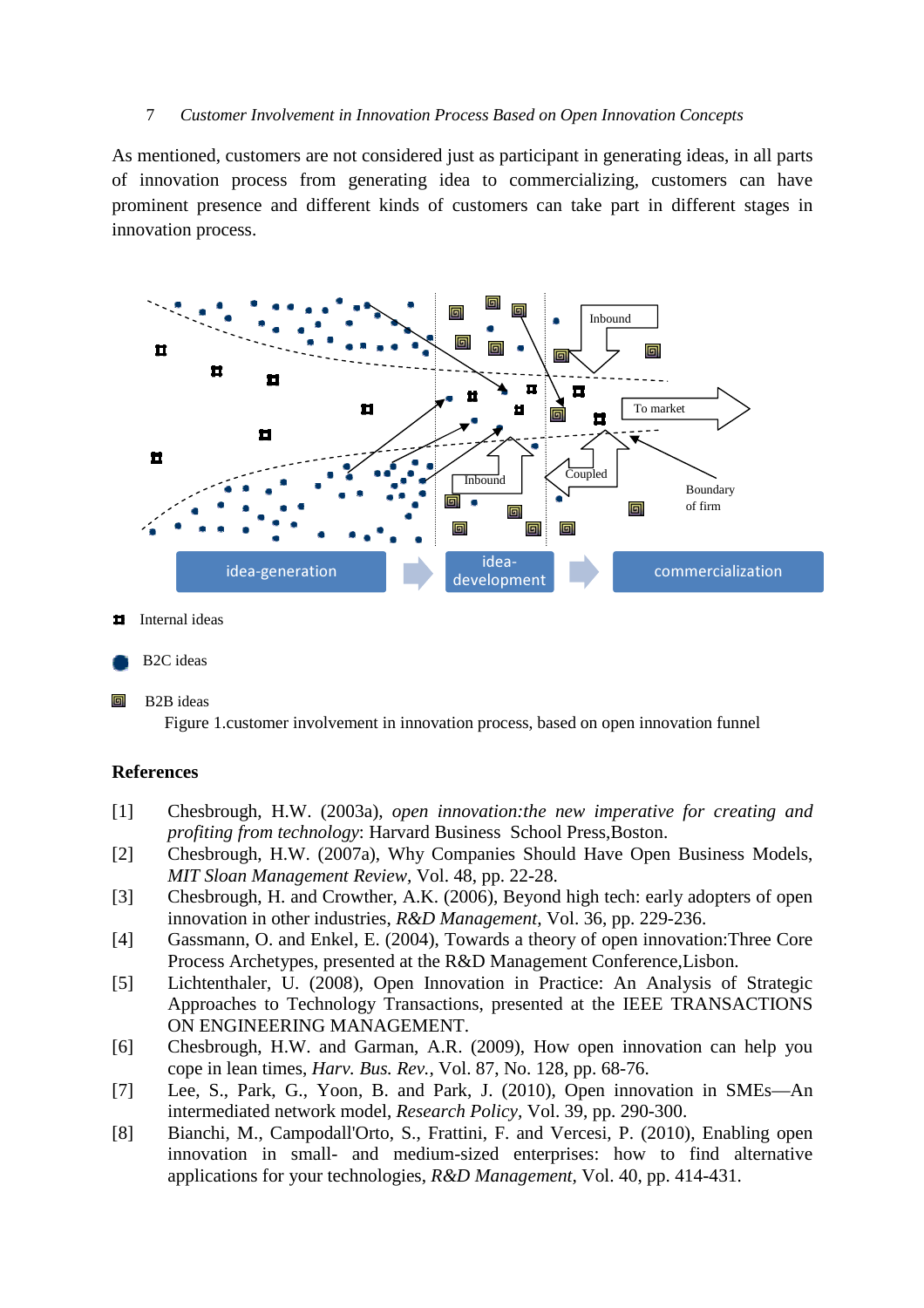- [9] Van de Vrande, V., de Jong, J.P.J., Vanhaverbeke, W. and de Rochemont, M. (2009), Open innovation in SMEs: Trends, motives and management challenges, *Technovation,* Vol. 29, pp. 423-437.
- [10] Chesbrough, H.W. (2003b), The Era of Open Innovation, *MIT Sloan Management Review,* Vol. 44, pp. 35-41.
- [11] Wallin, M.W. and Von Krogh, G. (2010), Organizing for Open Innovation: Focus on the Integration of Knowledge, *Organizational Dynamics,* Vol. 39, pp. 145-154.
- [12] Muller, A., Nate, H. and Miguel, C. (2012), Applying open innovation where your company needs it most, *Strategy & Leadership,* Vol. 40, pp. 35-42.
- [13] Huizingh, E.K.R.E. (2011), Open innovation: State of the art and future perspectives, *Technovation,* Vol. 31, pp. 2-9.
- [14] Chesbrough, H.W., Vanhaverbeke, W. and West, E.J. (2006), *Open Innovation Researching a New Paradigm*. New York: Oxfoprd University Press.
- [15] Gassmann, O. (2006), Opening up the innovation process: towards an agenda, *R&D Management,* Vol. 36, pp. 223-228.
- [16] Cheng, Colin, and Huizingh, E.K.R.E. (2010), open innovation to increase innovation performance:evidence from a larg survey, presented at the proceeding of the XXI ISPIM international conferenc, Bilbao,Spain.
- [17] Lichtenthaler, U., Lichtenthaler, E. and Frishmmar, J. (2009), Technology commercialization intelligence: organizational antecedents and performance consequences, *Technological Forecasting and Social Change,* Vol. 76, pp. 301-315.
- [18] Fey, C.F. and Birkinshaw, J. (2005), External Sources of Knowledge, Governance Mode, and R&D Performance, *Journal of Management,* Vol. 31, pp. 597-621.
- [19] Lakhani, K., Jeppesen, L., Lohse, P. and Panetta, J. (2007), *The Value of Openness in Scientific Problem Solving*: Division of Research, Harvard Business School.
- [20] Laursen, K. and Salter, A. (2006), Open for innovation: the role of openness in explaining innovation performance among U.K. manufacturing firms, *Strategic Management Journal,* Vol. 27, pp. 131-150.
- [21] Dahlander, L. and Gann, D.M. (2010), How open is innovation?, *Research Policy,*  Vol. 39, pp. 699-709.
- [22] Parida, V., Westerberg, M. and Frishammar, J. (2012), Inbound Open Innovation Activities in High-Tech SMEs: The Impact on Innovation Performance, *Journal of Small Business Management,* Vol. 50, pp. 283-309.
- [23] Von Hippel, E. (2005), *Democrizing Innovation*. Cambrige: MIT Press.
- [24] Henkel, J. (2006), Selective revealing in open innovation processes: The case of embedded Linux, *Research Policy,* Vol. 35, pp. 953-969.
- [25] Claycomb, C., Droge, C. and Germain, R. (1999), The effect of just-in-time with customers on organizational desighn and performance, *International Journal of Logistics Management,* Vol. 10, pp. 37-58.
- [26] Ru-Jen, L., Rong-Huei, C. and Kevin Kuan-Shun, C. (2010), Customer relationship management and innovation capability: an empirical study, *Industrial Management & Data Systems,* Vol. 110, pp. 111-133.
- [27] Panayides, P. (2006), Enhancing innovation capability through relationship management and implications for performance, *European Journal of Innovation Management,* Vol. 9, pp. 466-483.
- [28] Sawhney, M., Verona, G. and Prandelli, E. (2005), Collaborating to create: The Internet as a platform for customer engagement in product innovation, *Journal of Interactive Marketing,* Vol. 19, pp. 4-17.